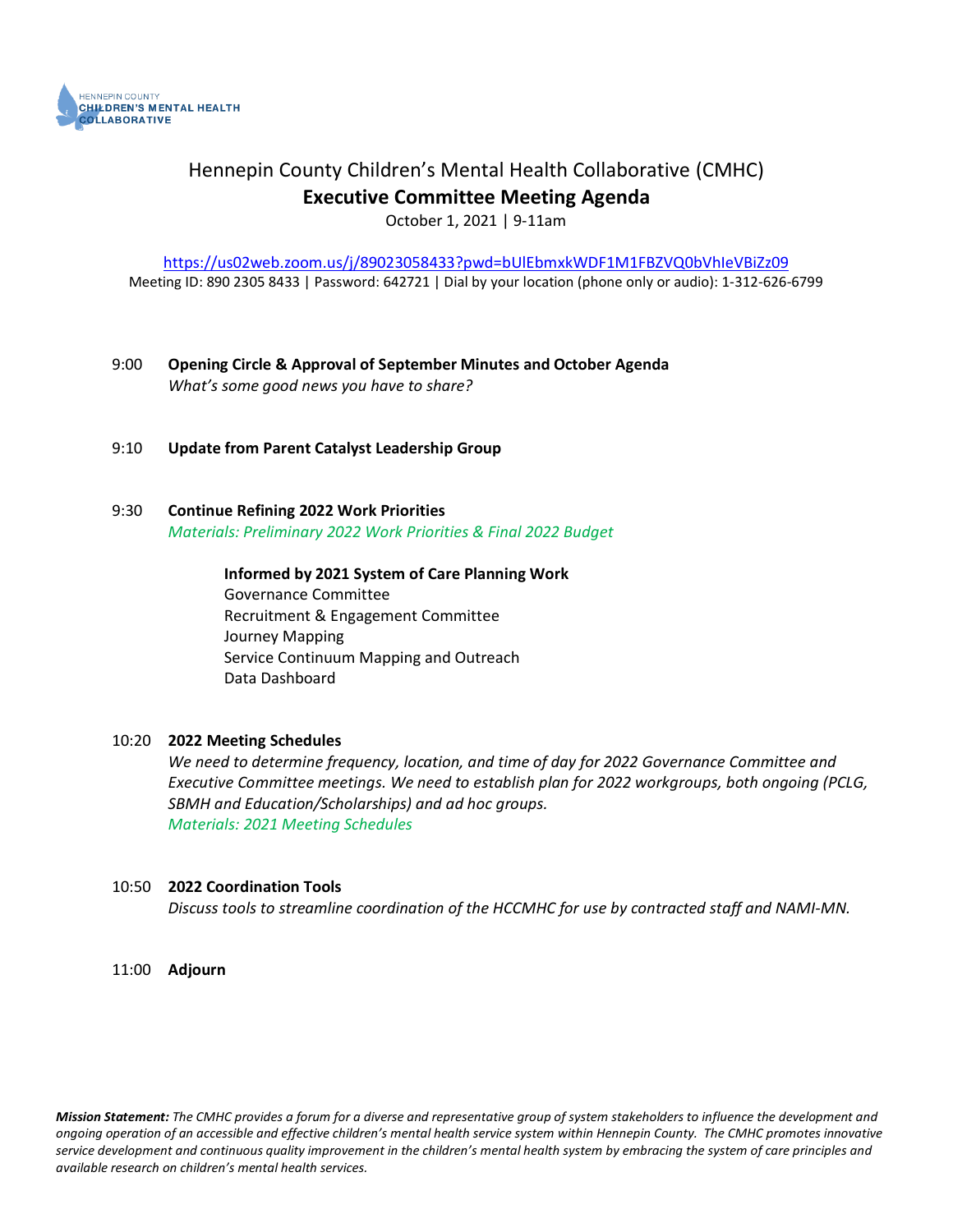

### **2022 Draft Work Priorities v. 2**

September 28, 2021

#### System of Care

- 1. Children's Hospital: Meet with Children's Hospital to learn more about their work and to provide input needs of parents and providers
	- a. What does this mean and what are they planning we need them to be successful how will they define success?
	- b. How will this impact the system?
	- c. Next steps: how does this impact the rest of the system
- 2. Insurance Needs:
- 3. Provider group: We need to convene them again, this is the broader group, not school-based mental health

| Goal                                                                                                        |                | <b>Work Priority</b>                                                                                                                                                                                                                 | <b>Description</b>                                                                                                                                                                                                                                                                                                         | <b>Timeline</b> |
|-------------------------------------------------------------------------------------------------------------|----------------|--------------------------------------------------------------------------------------------------------------------------------------------------------------------------------------------------------------------------------------|----------------------------------------------------------------------------------------------------------------------------------------------------------------------------------------------------------------------------------------------------------------------------------------------------------------------------|-----------------|
| Increase data-drive<br>decision making to<br>improve the children's<br>mental health system                 | 1.<br>2.       | Data Summit<br>Prioritize learning<br>from journey<br>mapping to inform<br>how we do our<br>work                                                                                                                                     | Use data from journey map,<br>dashboard, and service continuum<br>to improve access to services<br>and/or experiences with children's<br>mental health services                                                                                                                                                            | Jan-Feb, 2022   |
| Improve the lives of<br>families and children<br>through increased<br>access to information<br>and services | 1.<br>2.       | Parent engagement<br>and parent training<br>Service continuum<br>mapping                                                                                                                                                             | Explore/Fund navigators/peer<br>1.<br>support to assist parents (pilot)<br>Focus on FSC service<br>$a_{-}$<br>areas?<br>High need areas?<br>$b_{-}$<br>Develop tool and/or training to<br>$\overline{2}$ .<br>inform access to system;<br>sample tools/resources include<br><b>Autism Portal, Help Me</b><br>Connect, etc. | Jan-Dec 2022    |
| Improve coordination<br>of and access to<br>children's mental<br>health services                            | 1.<br>2.<br>3. | <b>Establish Work</b><br>groups to manage<br>access and<br>coordination issues<br>Service continuum<br>mapping<br>Establish work<br>groups to help<br>navigate federal<br><b>ARPA funds</b><br>impacting children's<br>mental health | 1.<br>Convene key stakeholders to<br>address critical issues within<br>the system, sample issues<br>listed below;<br>a. Provider shortage,<br>b. School-based mental<br>health pipeline,<br>c. Provider burn out, or<br>Issues with payors<br>d.<br>(families and<br>providers along with<br>insurance)                    | Jan-Dec 2022    |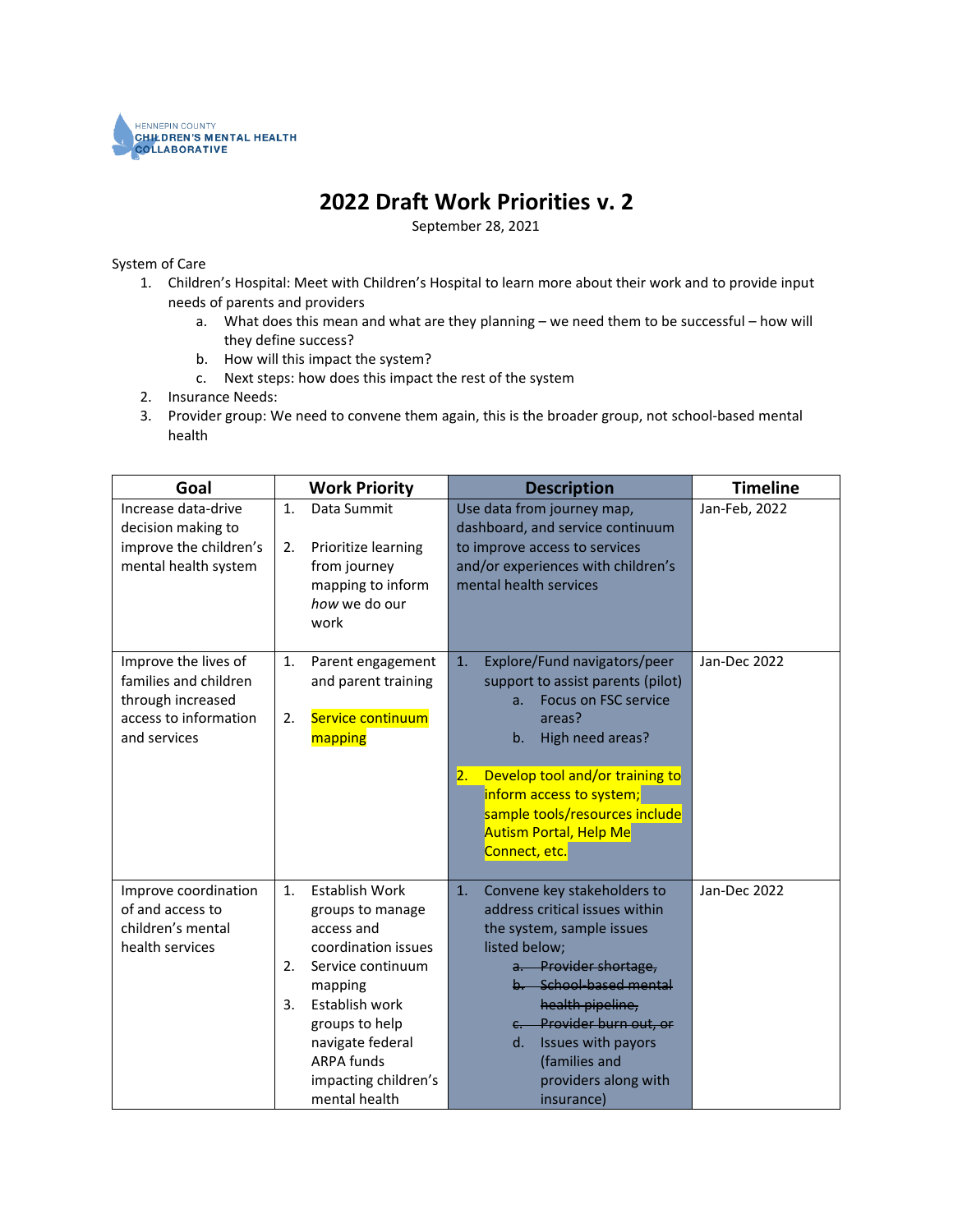|       | services (state and  | Lack of                               |  |
|-------|----------------------|---------------------------------------|--|
|       | county funding)      | transparency,                         |  |
|       |                      | ii. Lack of                           |  |
|       |                      | coverage, or                          |  |
|       |                      | iii.<br>Lack of                       |  |
|       |                      | partnership.                          |  |
|       |                      | Develop tool and/or training to<br>2. |  |
|       |                      | inform access to system;              |  |
|       |                      | sample tools/resources include        |  |
|       |                      | Autism Portal, Help Me                |  |
|       |                      | Connect, etc.                         |  |
|       |                      |                                       |  |
| Other | Establish work       | Convene stakeholders around           |  |
|       | groups to help       | school-based mental health            |  |
|       | navigate federal     | funding (Tier 1 supports) and         |  |
|       | <b>ARPA funds</b>    | increased funding for school-         |  |
|       | impacting children's | based mental health.                  |  |
|       | mental health        | 2. Consider creating a grow-your-     |  |
|       | services (state and  | own pilot to address gaps in          |  |
|       | county funding)      | the workforce for school-based        |  |
|       |                      | mental health and/or other            |  |
|       |                      | children's mental health              |  |
|       |                      | programs.                             |  |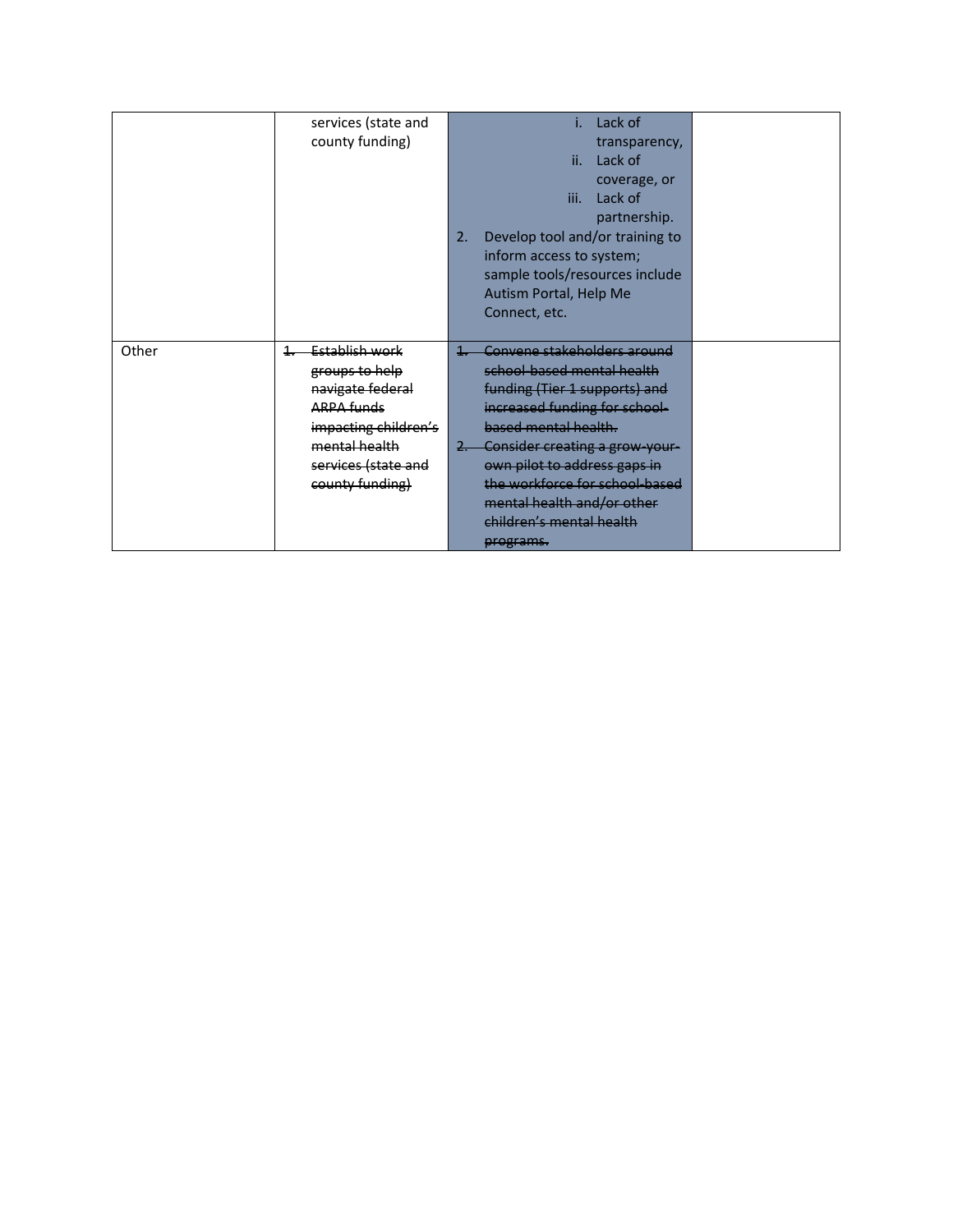

# **Approved 2022 Annual Budget**

September 23, 2021

|                                                     | <b>Budget Category</b>                                                                         | 2022 Budget | <b>Budget Description</b>                                                                                                           |
|-----------------------------------------------------|------------------------------------------------------------------------------------------------|-------------|-------------------------------------------------------------------------------------------------------------------------------------|
|                                                     | LaCroix-Dalluhn Consulting:<br><b>CMHC Lead Coordinator</b>                                    | 75,000      | Annual fees                                                                                                                         |
| <b>Coordination Team</b>                            | <b>Community Research Solutions:</b><br><b>General Support for CMHC</b>                        | 25,000      | Collaborative research and evaluation,<br>participation in Executive and<br>Governance Committees, and other work<br>as agreed upon |
|                                                     | <b>Grant Writer</b>                                                                            | 4,000       | <b>Grant writer for CMHC activities</b>                                                                                             |
|                                                     | <b>Total Coordination Team</b>                                                                 | 104,000     |                                                                                                                                     |
|                                                     | Coordinator: Margaret Sullivan                                                                 | 30,000      | Coordinate PCLG group and support<br>events and outreach of group, manage<br>group work in support of HCCMHC goals                  |
|                                                     | Parent Participation/<br>Engagement                                                            | 25,000      | Parent Engagement (PCLG & Other<br>Engagement)                                                                                      |
|                                                     | Outreach                                                                                       | 8,000       | Support groups, projects, events,<br>resource materials, printing, etc.                                                             |
| Leadership Group &<br>Parent Catalyst<br>Engagement | <b>Total Parent Catalyst</b><br><b>Leadership Group &amp; Parent</b><br><b>Engagement Fees</b> | 63,000      |                                                                                                                                     |
|                                                     | <b>CMHC General Support</b>                                                                    | 15,000      | Technology and website<br>develop/maintenance, translation,<br>printing, short-term rental, insurance etc.                          |
| Operating Expenses                                  | Scholarship/Training                                                                           | 15,000      | \$8,000 System of Care<br>Training/Technical Assistance and/or<br>\$7,000 Scholarships for CMH Providers<br>or Families             |
|                                                     | SoC Pilot/Project Funding                                                                      | 200,000     | Data Summit, Service Continuum Map<br>Outreach & Education (related<br>technology), parent & youth engagement                       |
|                                                     | <b>Fiscal Agent Fee</b>                                                                        | 4,800       | \$400/month                                                                                                                         |
|                                                     | <b>Total Operating Expenses</b>                                                                | 234,800     |                                                                                                                                     |
|                                                     | <b>Total Contract Budget</b>                                                                   | 401,800     |                                                                                                                                     |